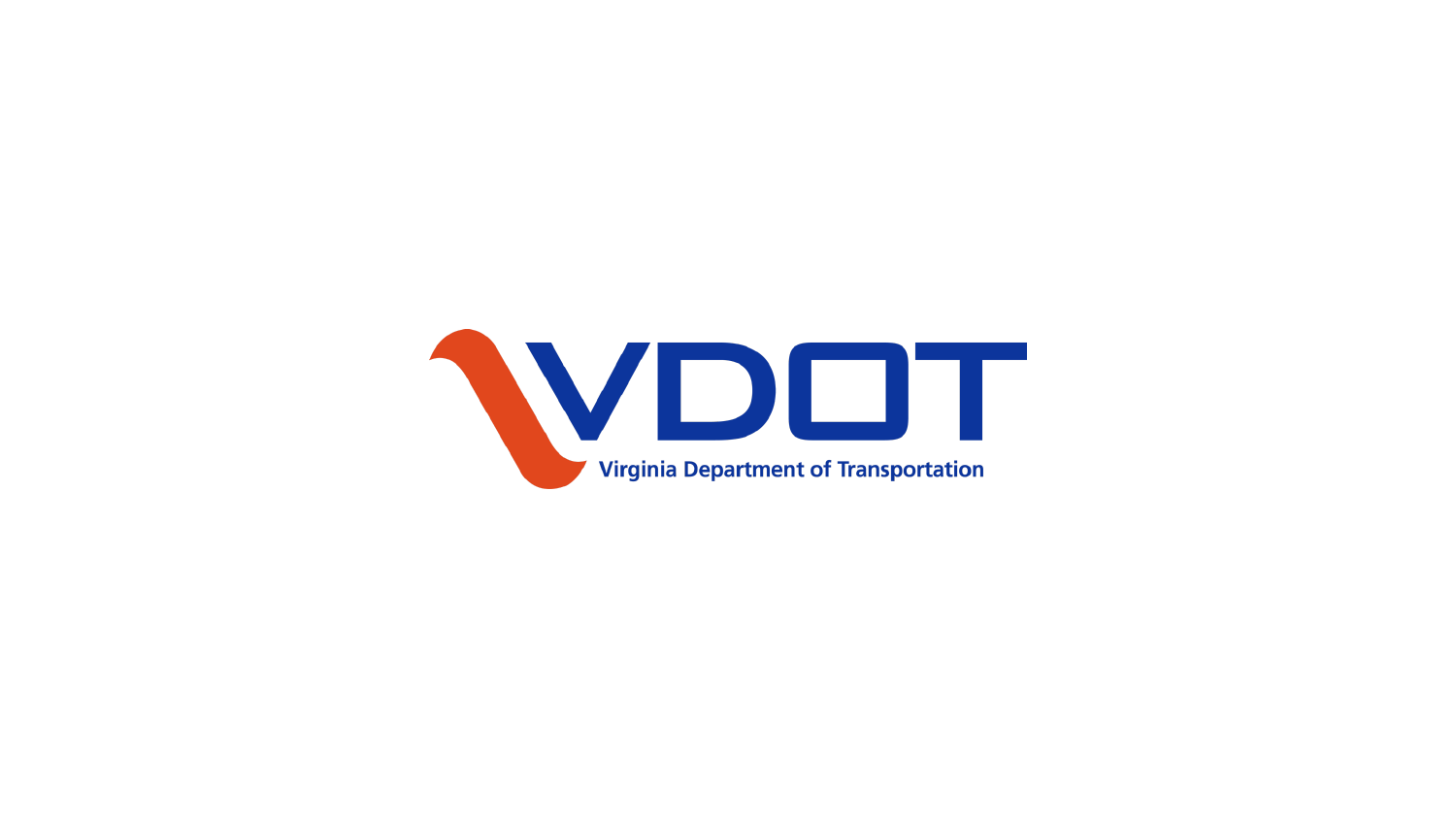

# **UCI QUARTERLY PAYMENTS AND PROJECT CLOSEOUT**

Yolanda Newton, Local Systems Policy Manager, Local Assistance Division August 22, 2018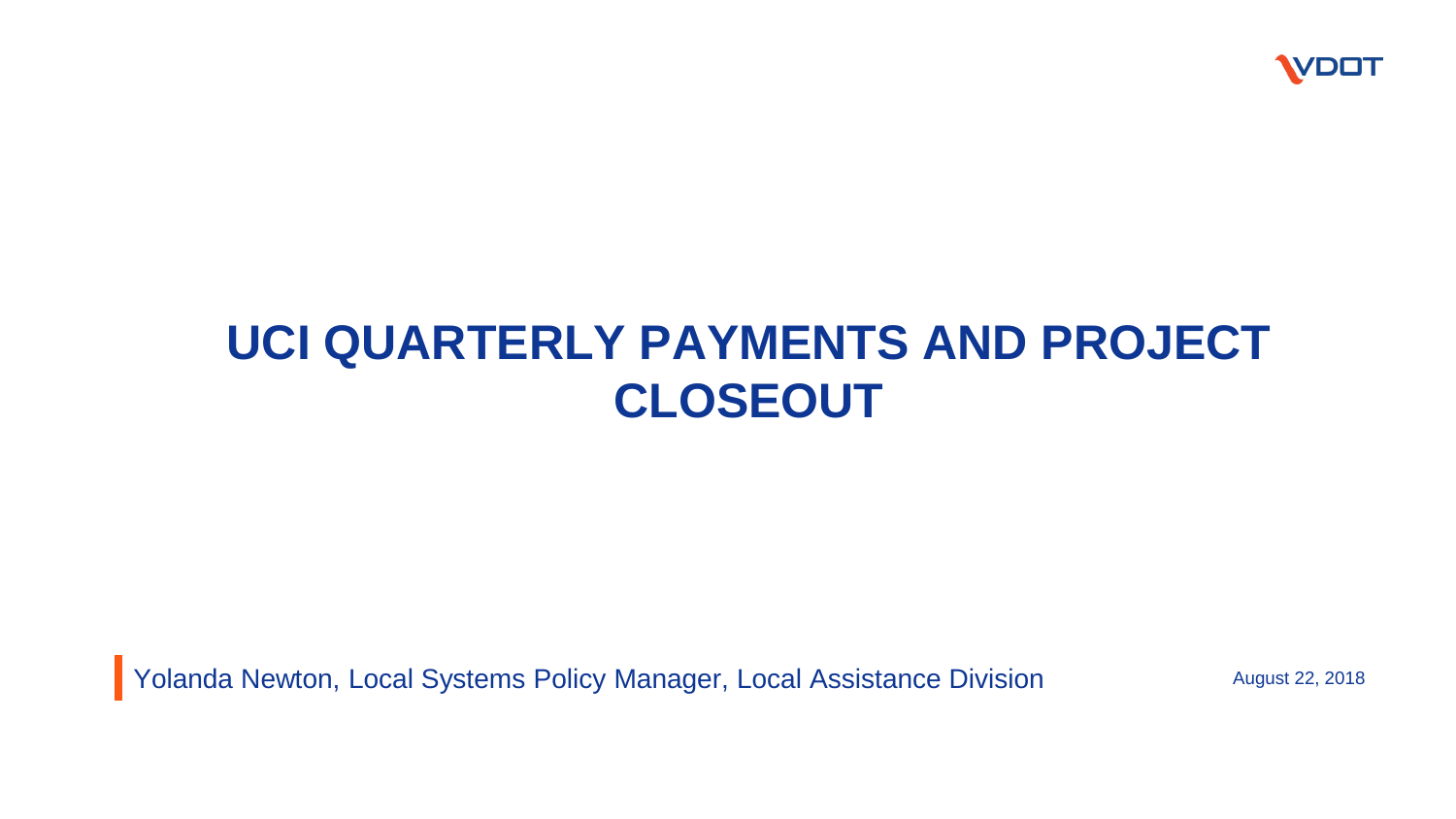### **Quarterly Payments Overview**

#### • **VDOT's Role**

- **Review transfers of urban formula funds**
- **Ensure match to urban formula and SAFETEA-LU paid in quarterly payments**
- **Notify locality of quarterly payment**
- **Ensure the correct quarterly payment is identified in the SYP**
- **Ensure quarterly payments are identified on project worksheet**
- **Ensure use of federal, state and local funds are reflected properly on invoices**
- **Ensure locality is aware of changes to financial worksheet**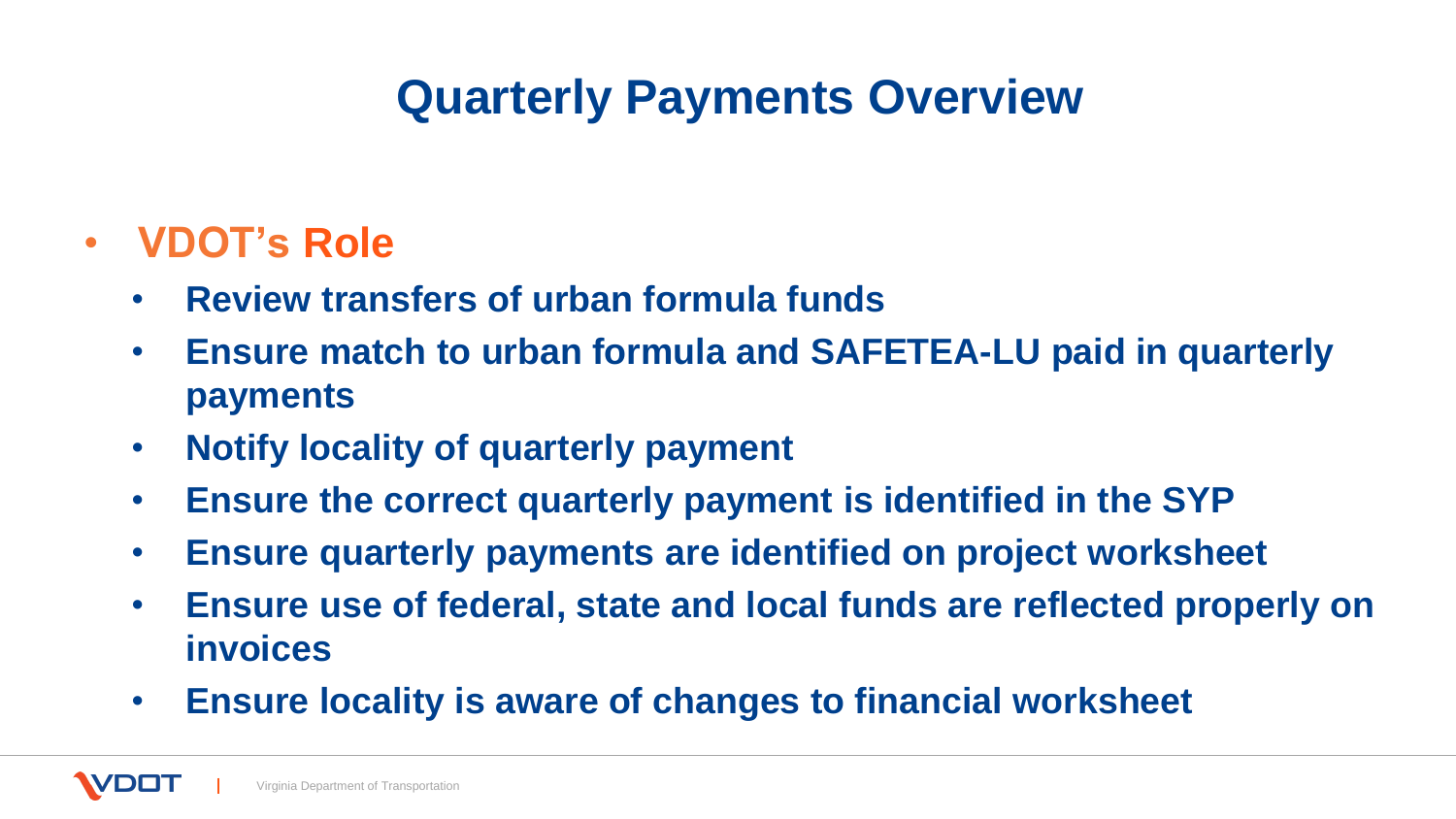### **Quarterly Payments Overview**

#### • **Locality's Role**

- **Show use of quarterly payments on invoice summaries**
	- Federal funds request
	- State Match (can come from quarterly payment)
	- Local Match (can come from quarterly payment)
- **Ensure proper billing based on funds available** 
	- Switch to proper federal/state/local match on invoice summaries
- **Report use of quarterly payments on year end financial reports**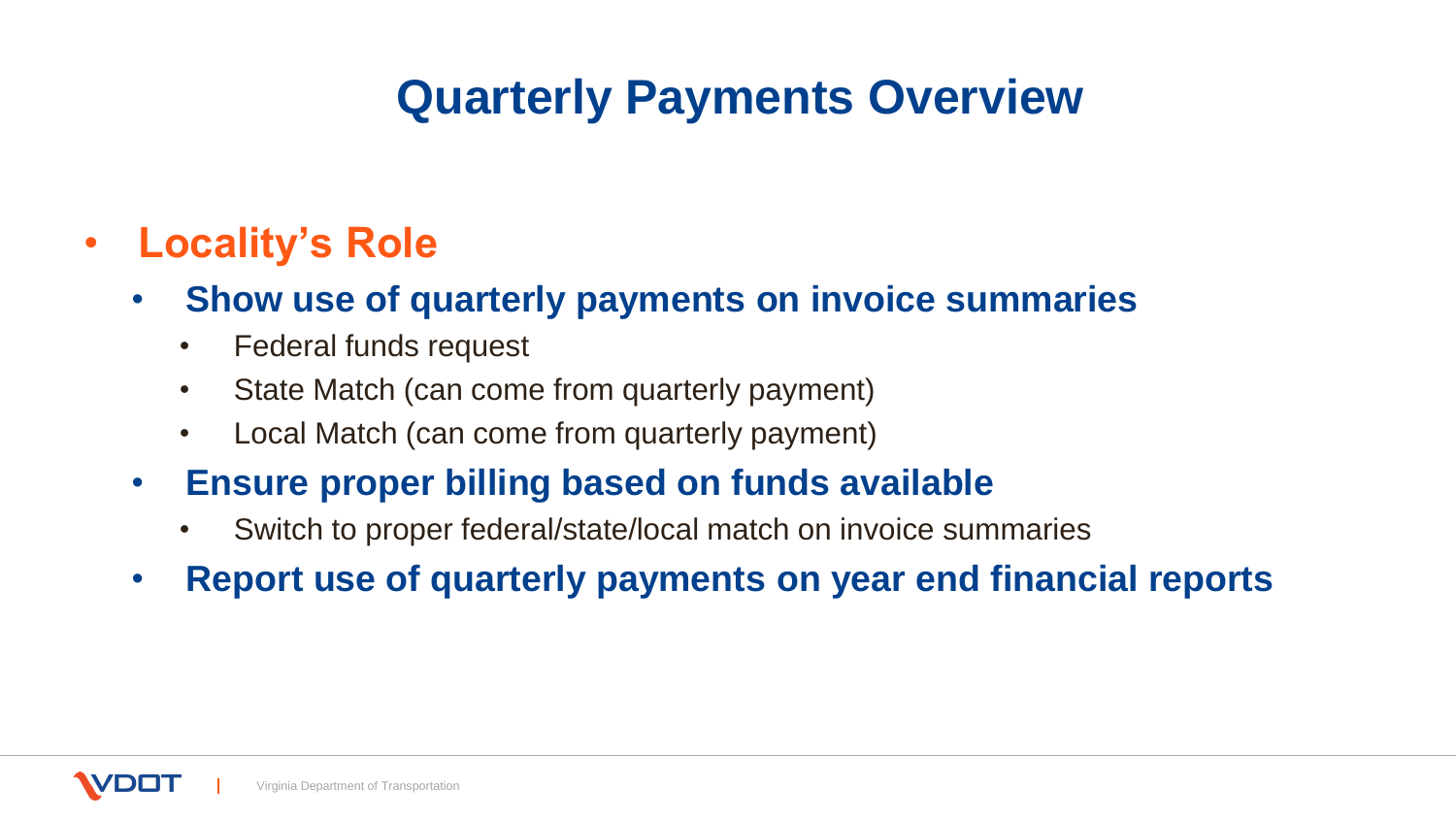#### **Quarterly Payments Overview**

- **Quarterly payments as of January 1, 2018**
	- **2016 Appropriations Act Language and Urban Formula Funds**
	- **Reconciliation of UCI projects**
	- **Annual Financial Report**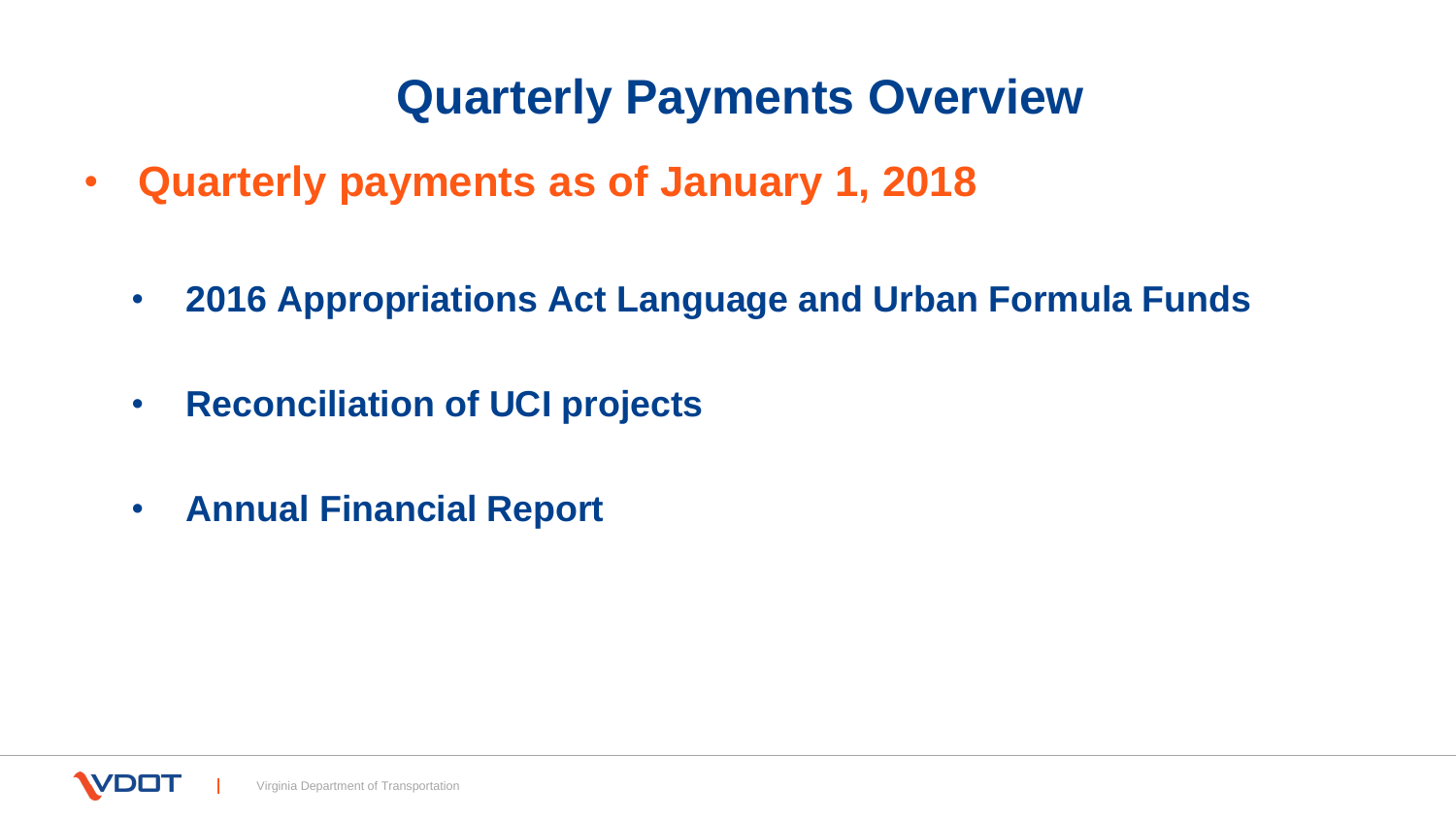# **Active UCI Projects**

- **VDOT's Role**
	- **Review invoices for accuracy of billed items**
	- **Verify federal funds are available for reimbursement**
	- **Ensure federal funds are obligated with FHWA**
	- **Verify proper percentages for federal/state/local funds is used**
	- **Proper coding in VDOT's financial system**
		- Federal Funds
		- State Funds
	- **Communicate with locality if discrepancies are found**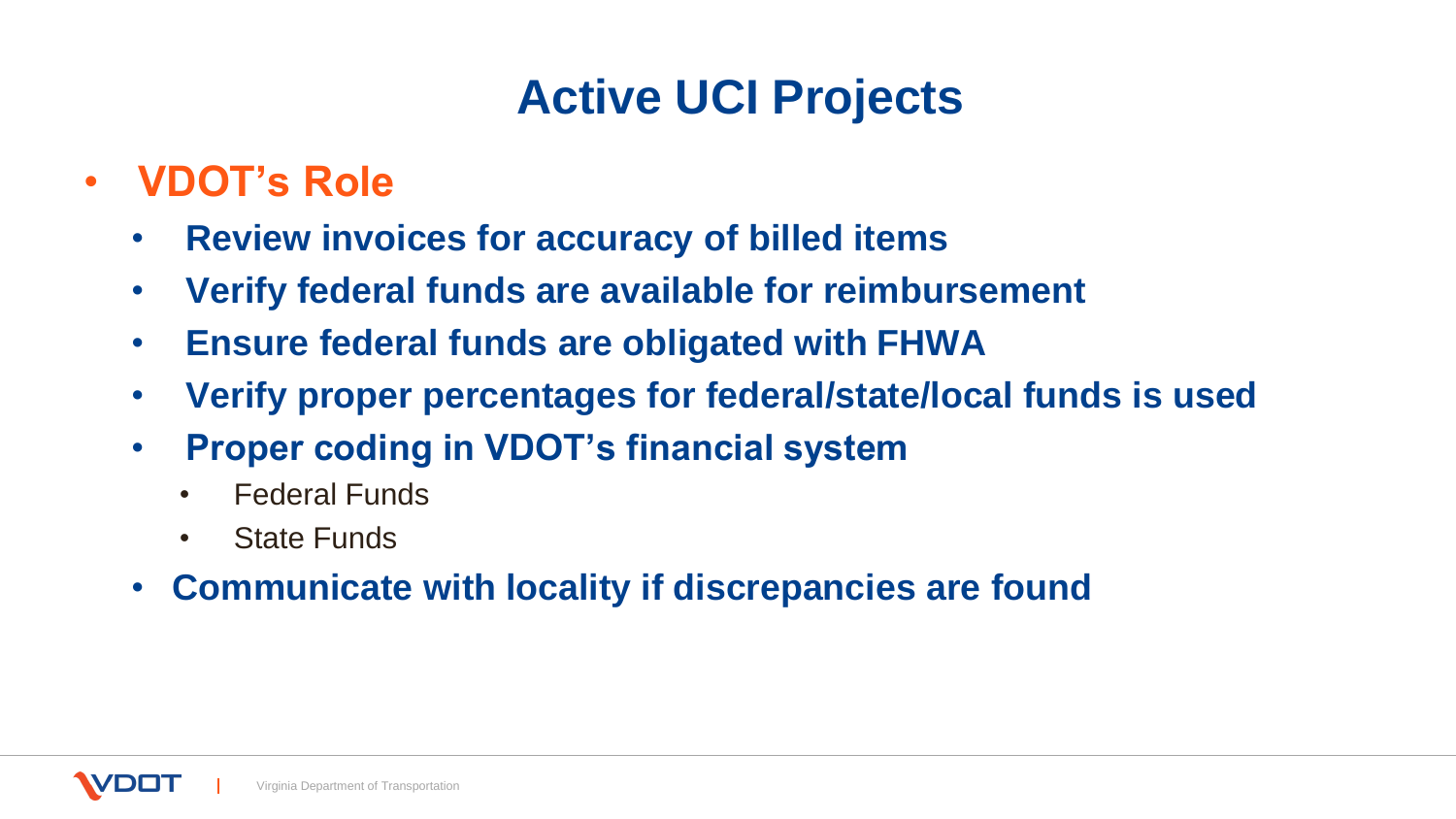# **Active UCI Projects**

- **Locality's Role**
	- **Coordinate with VDOT to ensure federal funds are obligated prior to starting work**
	- **Invoice only eligible items**
	- **Proper illustration of federal, state and local funds on invoice summaries and year end financial reports**
	- **Reimburse to VDOT of quarterly payments if the project in which quarterly payments were made is cancelled and no other project available to transfer federal or state funds**
	- **Submit a Year End Financial Report due to Local Assistance August 31st each year**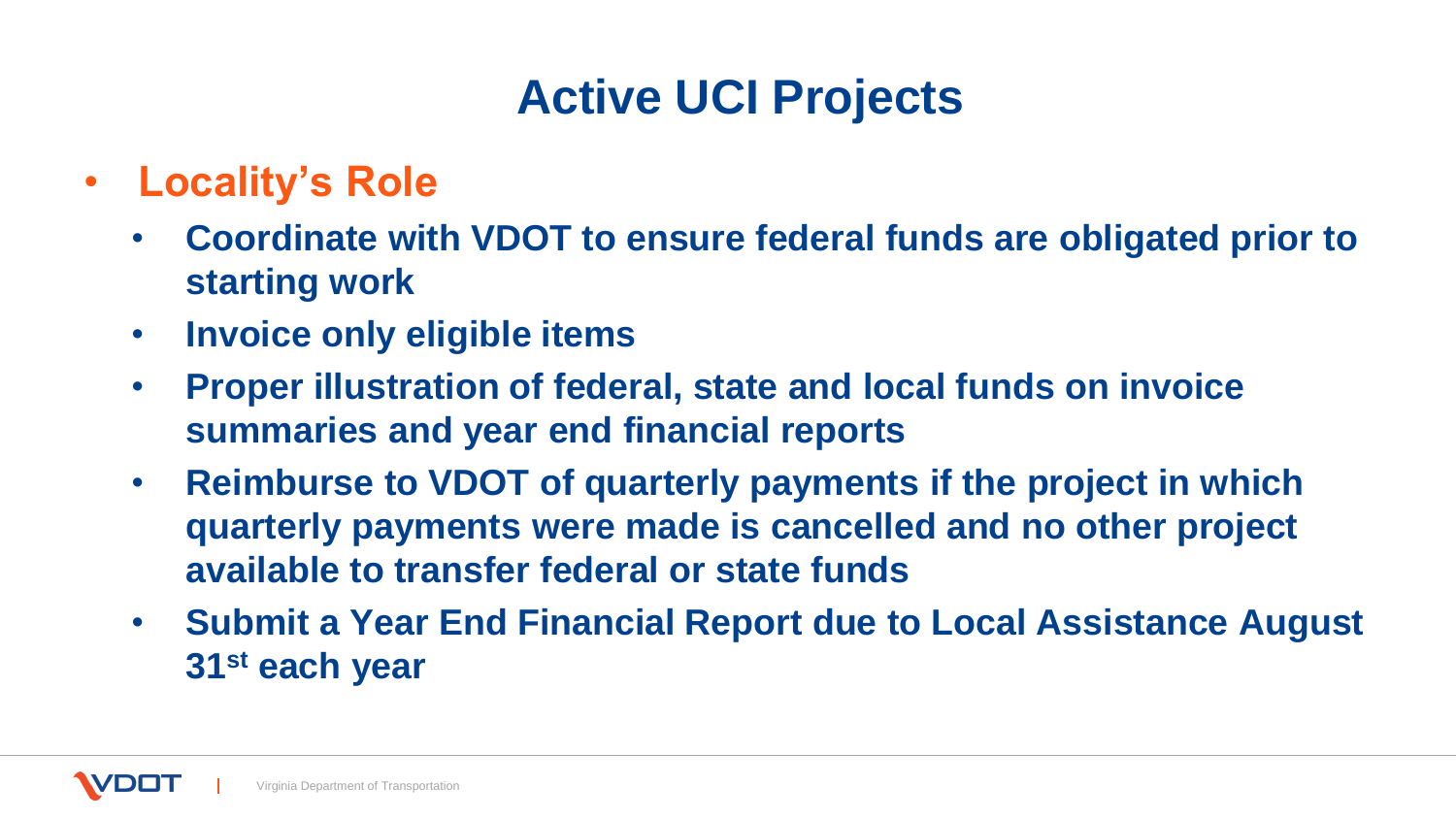# **Project Financial Closeout**

- **VDOT's Role**
	- **Complete reconciliation of all UCI projects to include:**
		- **Verification of the correct quarterly payment reflected in VDOT's financial systems**
		- **Perform review of expenditures to ensure federal, state and local funds were applied to the project properly**
		- **Ensure federal billings are appropriate and adjust federal obligations to ensure proper use of federal funds**
		- **Projects with multiple funds sources had the proper federal, state and local match applied**
		- **Ensure VDOT's Administrative UPC has proper budget and is financially closed with the corresponding UCI UPC**

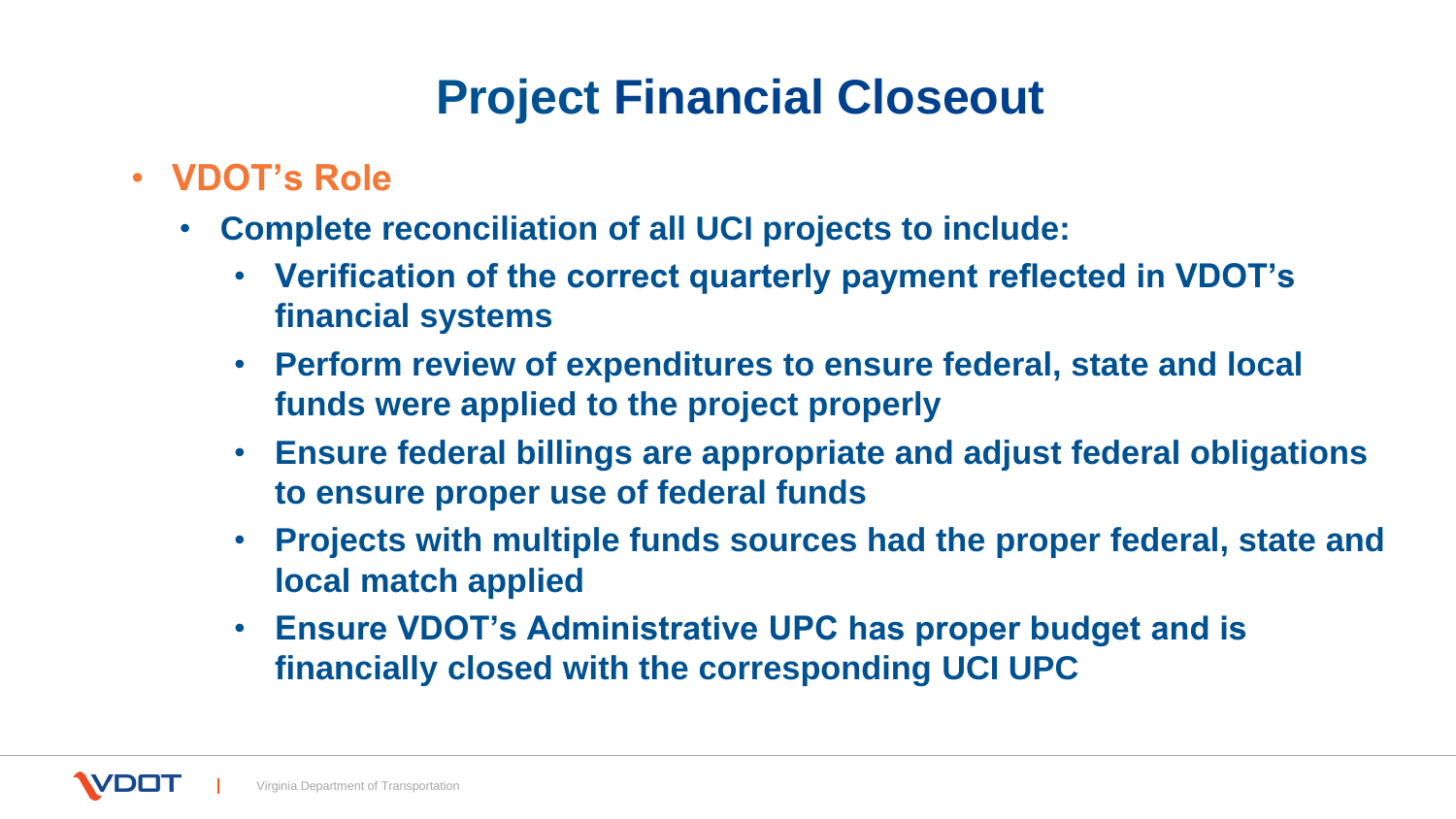# **Project Financial Closeout**

- **Locality's Role**
	- **Notify VDOT of project completion**
	- **Perform expenditure/billing review to ensure all eligible items are billed and all billings are complete**
	- **Ensure all federal reimbursements have been received**
	- **Report use of federal, state, local funds on year end financial reports until all funds expended – including quarterly payments**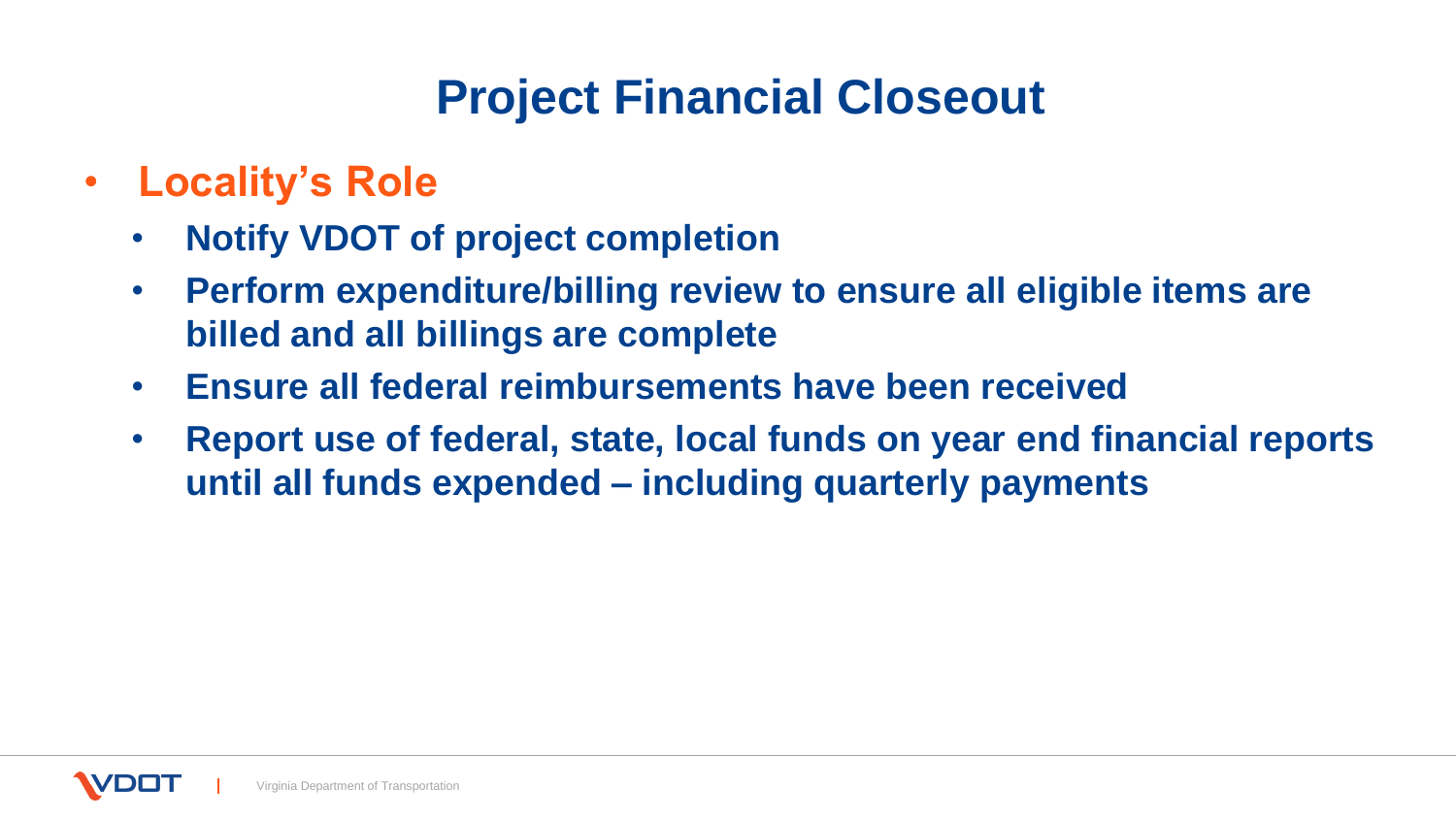# **AFTER PROJECT CLOSEOUT**

#### • **VDOT AND LOCALITY ROLES**

• Maintain accurate records of each project and documentation of all expenditures for a period of three (3) years after the final completion of a project unless there is federal funding on the project, in which case the such records shall be maintained for no less than three (3) years following the approval by the Federal Highway Administration of the final voucher. The locality will make such records available for inspection and/or audit by the Department at any time.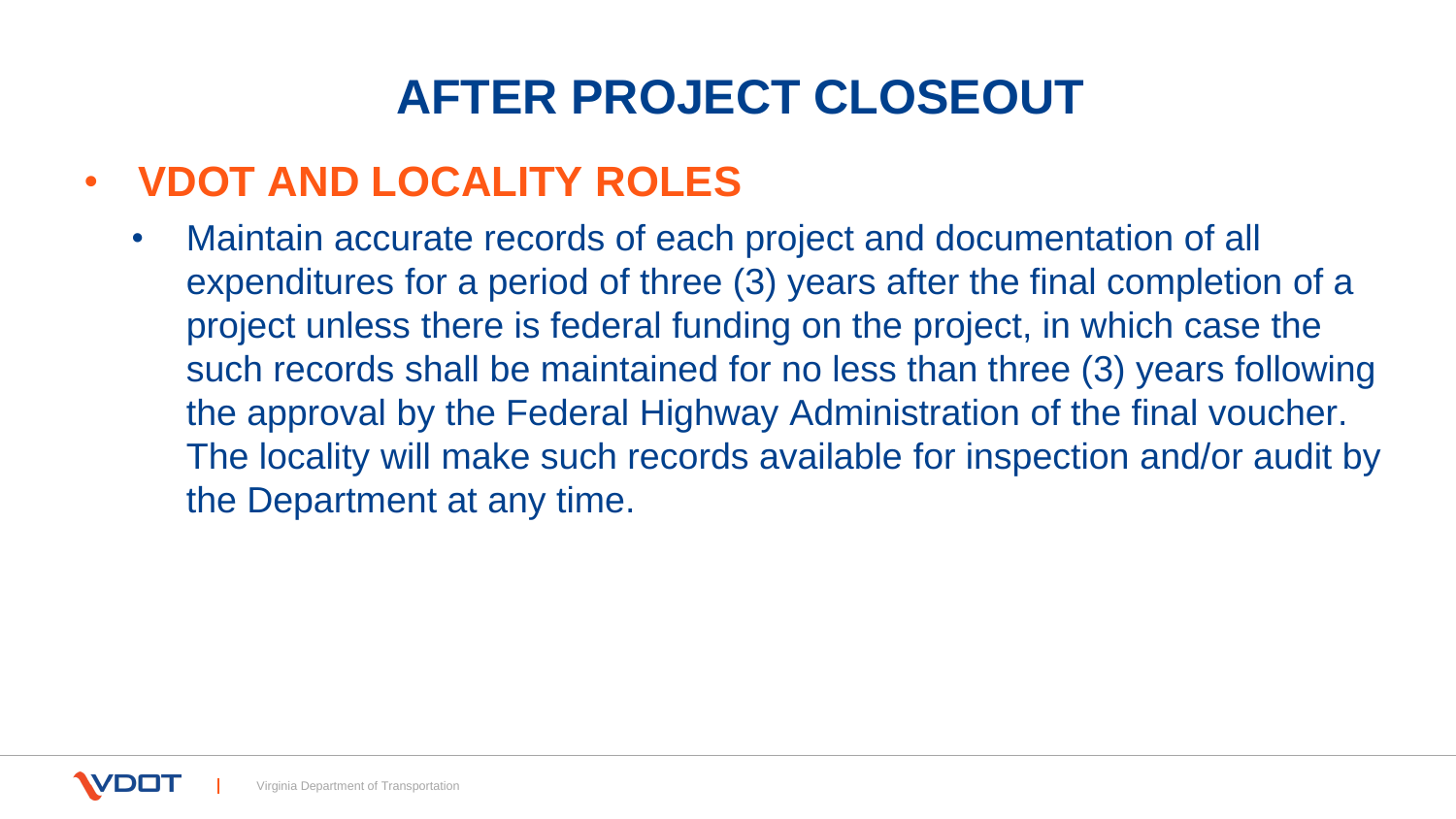# **Questions?**

**VDOT** Virginia Department of Transportation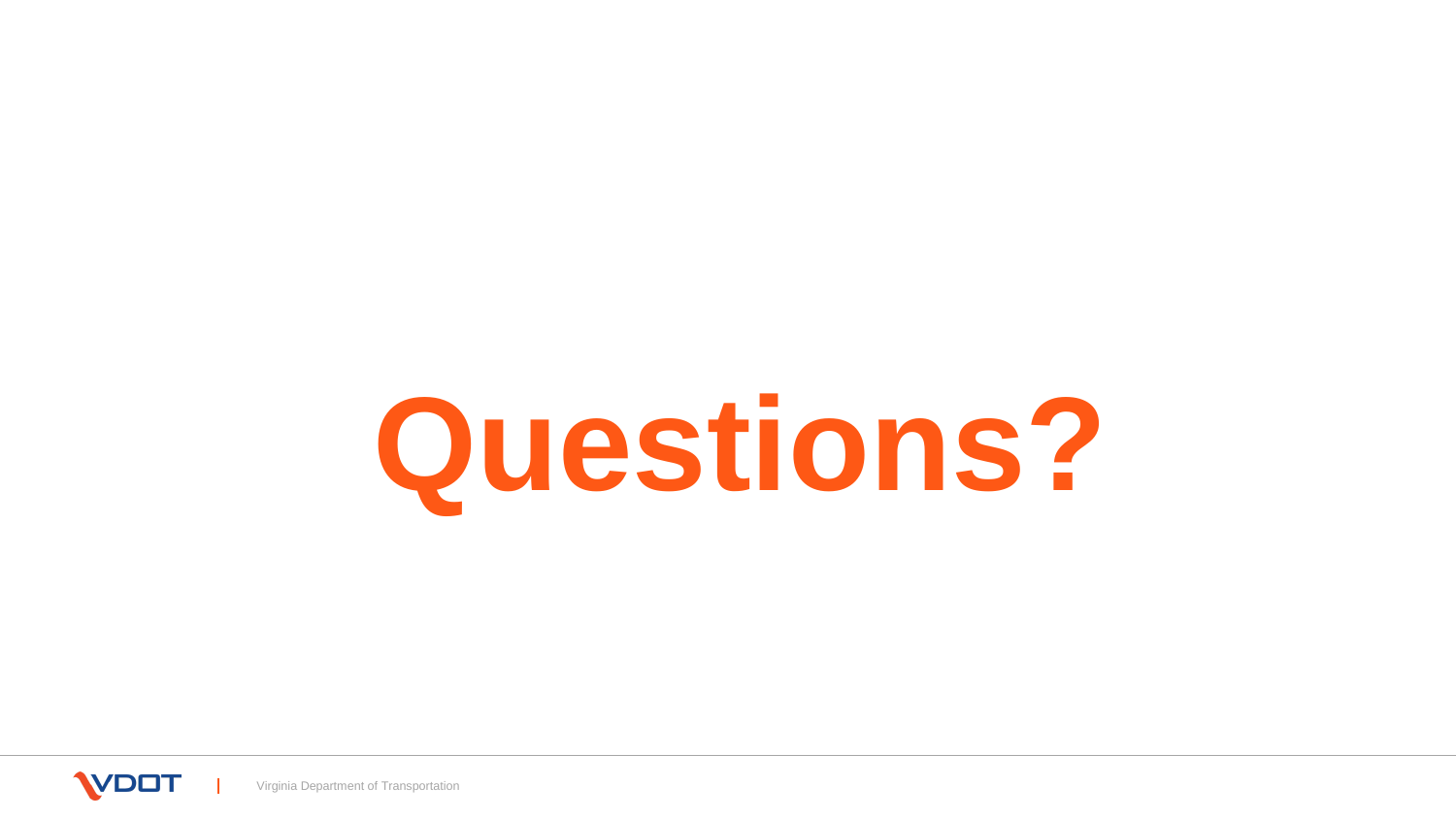

### **URBAN MAINTENANCE PAYMENTS**

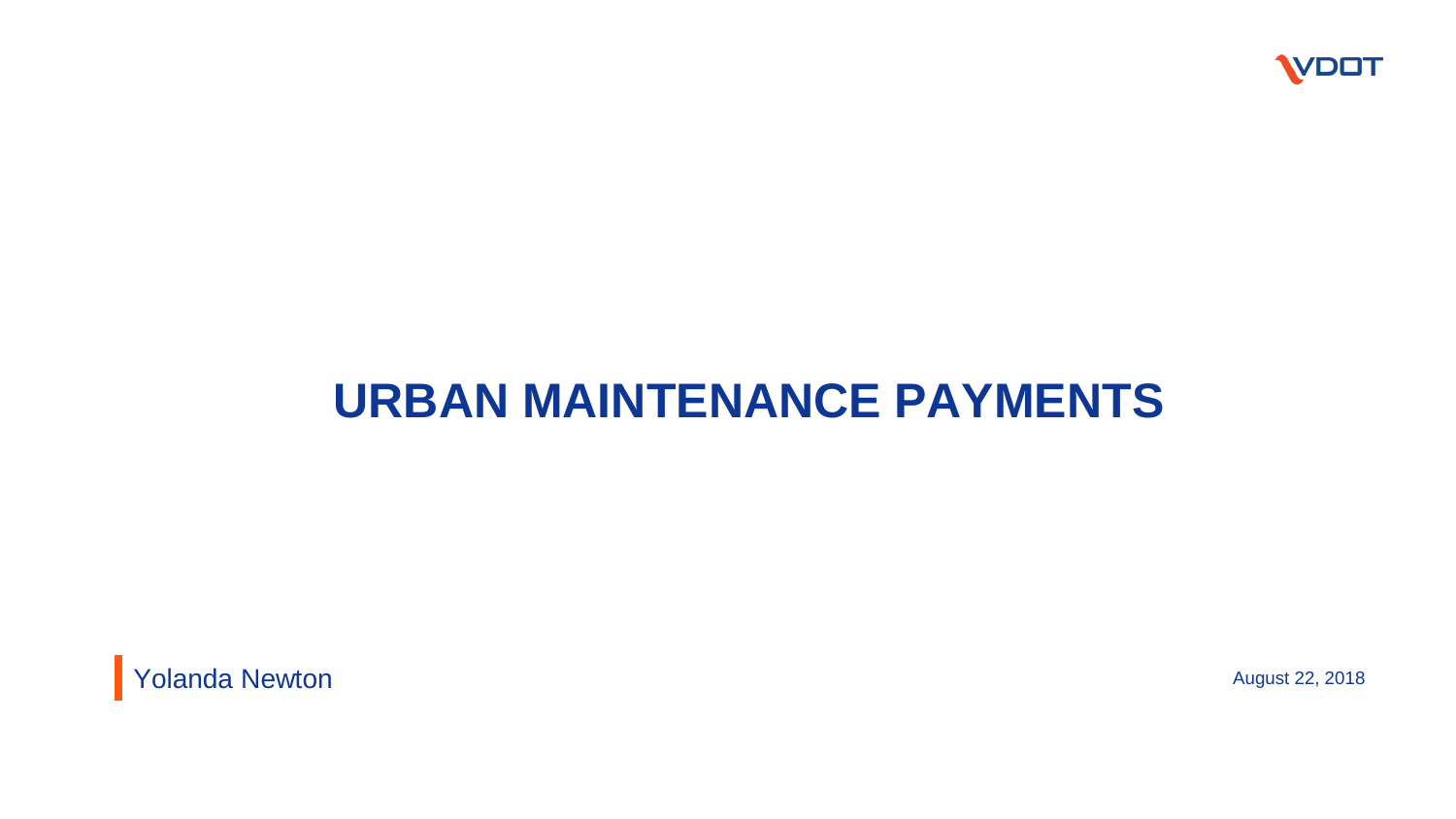# **Urban Maintenance Payments (Current)**

- **Overview of Current Process**
	- **Inventory maintained in Urban Maintenance Inventory System (UMIS)**
		- Street additions and deletions (U-1 form), resolution and maps due to VDOT by February 1st each year to be eligible for maintenance payments the following fiscal year
			- Due to Local Assistance (LAD) by April 1st
	- **LAD keys additions and deletions into UMIS and RIMS** 
		- Coordination required with Transportation Mobility Planning Division to functionally classify
		- LAD coordinates with Maintenance Division to add center line data for new additions in RIMS
	- **All additions and deletions approved by CTB in June each year**
	- **LAD notifies localities via mail**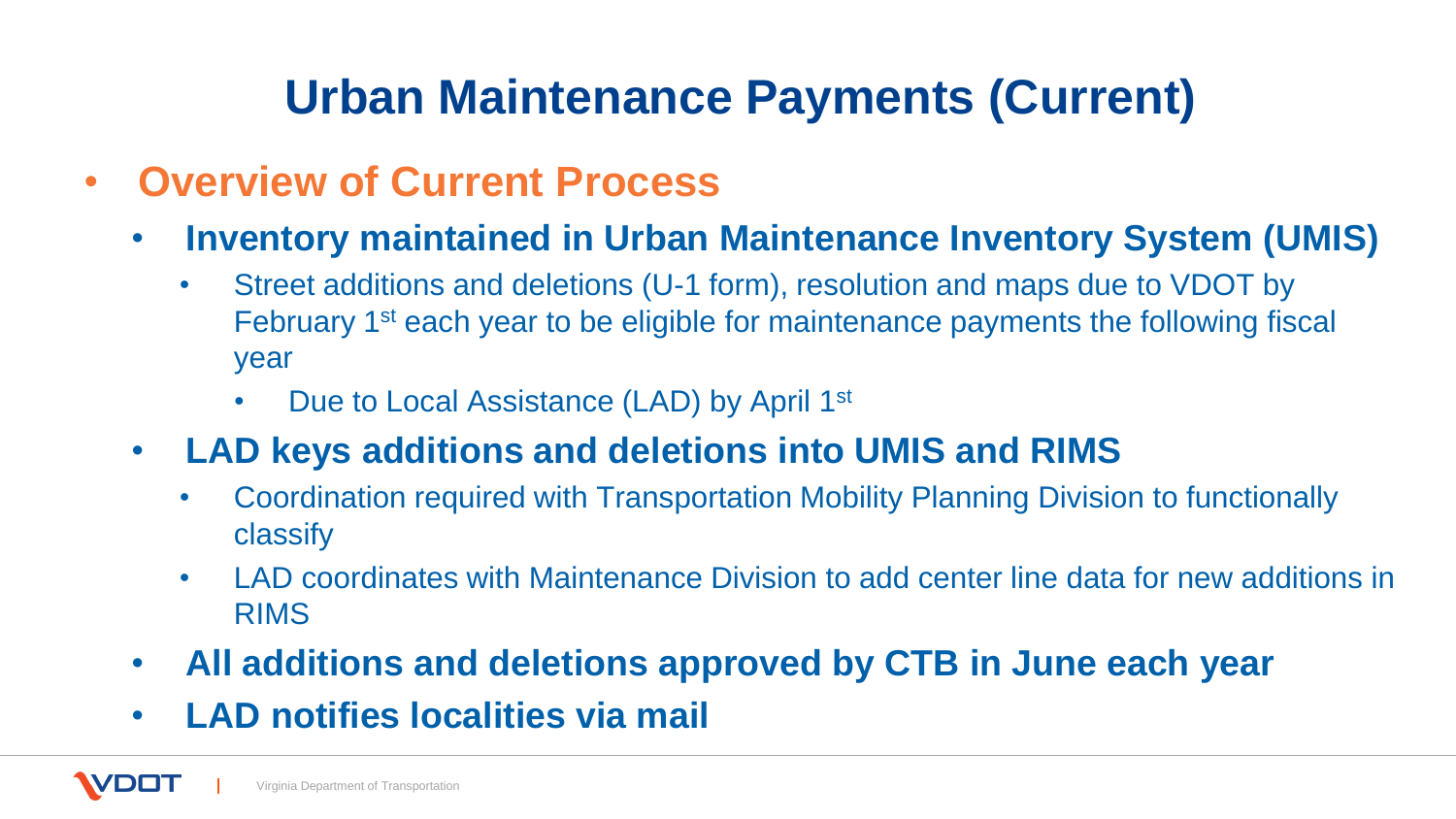# **Urban Maintenance Payments (Current)**

- **Overview of Current Process (continued)**
	- **LAD mails 4 different notifications to Cities and Towns in the Urban System**
		- Street Payments with rate per lane mile for Principal/ Minor Arterial Roads and Collector/Local Streets
		- Additions and deletions by functional classification to include number of lane miles subject to payment (sent only to localities with lane mileage changes)
		- VA Port Authority payments
		- Overweight Permit Fees Revenue Payments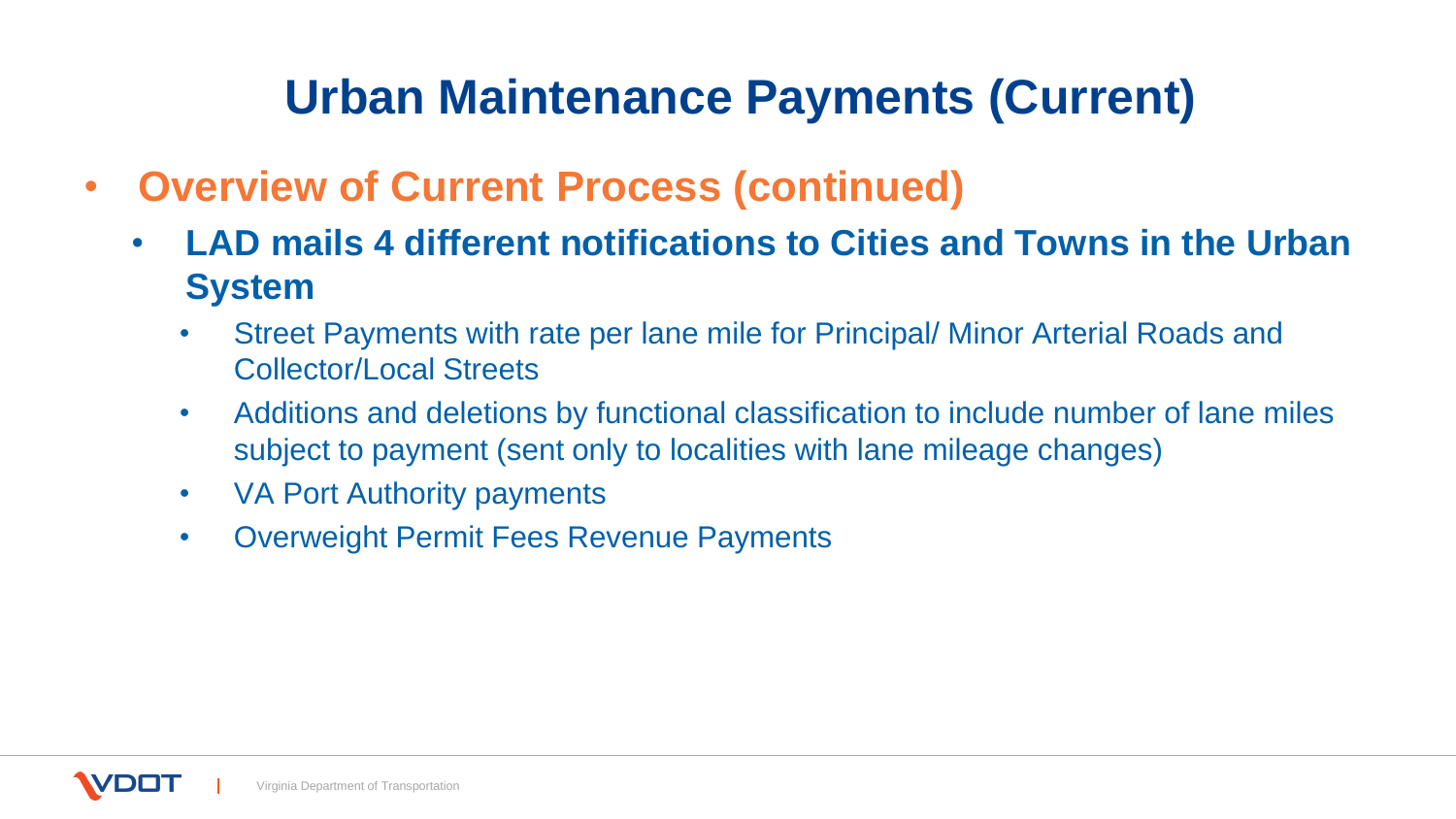# **Urban Maintenance Payments (Future)**

- **Overview of future process**
	- **Inventory maintained in Roadway Inventory Management System (RIMS)**
		- **No Change in the U-1 process.** Street additions and deletions (U-1 form), resolution and maps due to VDOT by February 1<sup>st</sup> each year to be eligible for maintenance payments the following fiscal year
			- Due to Local Assistance (LAD) by April 1st
	- **LAD keys additions and deletions into RIMS only**
		- Coordination required with Transportation Mobility Planning to functionally classify
		- Coordination required with Maintenance Division to add centerline data to RIMS
	- **All additions and deletions approved by CTB in June each year**
	- **LAD notifies localities via e-mail**
		- Some prior notifications will be combined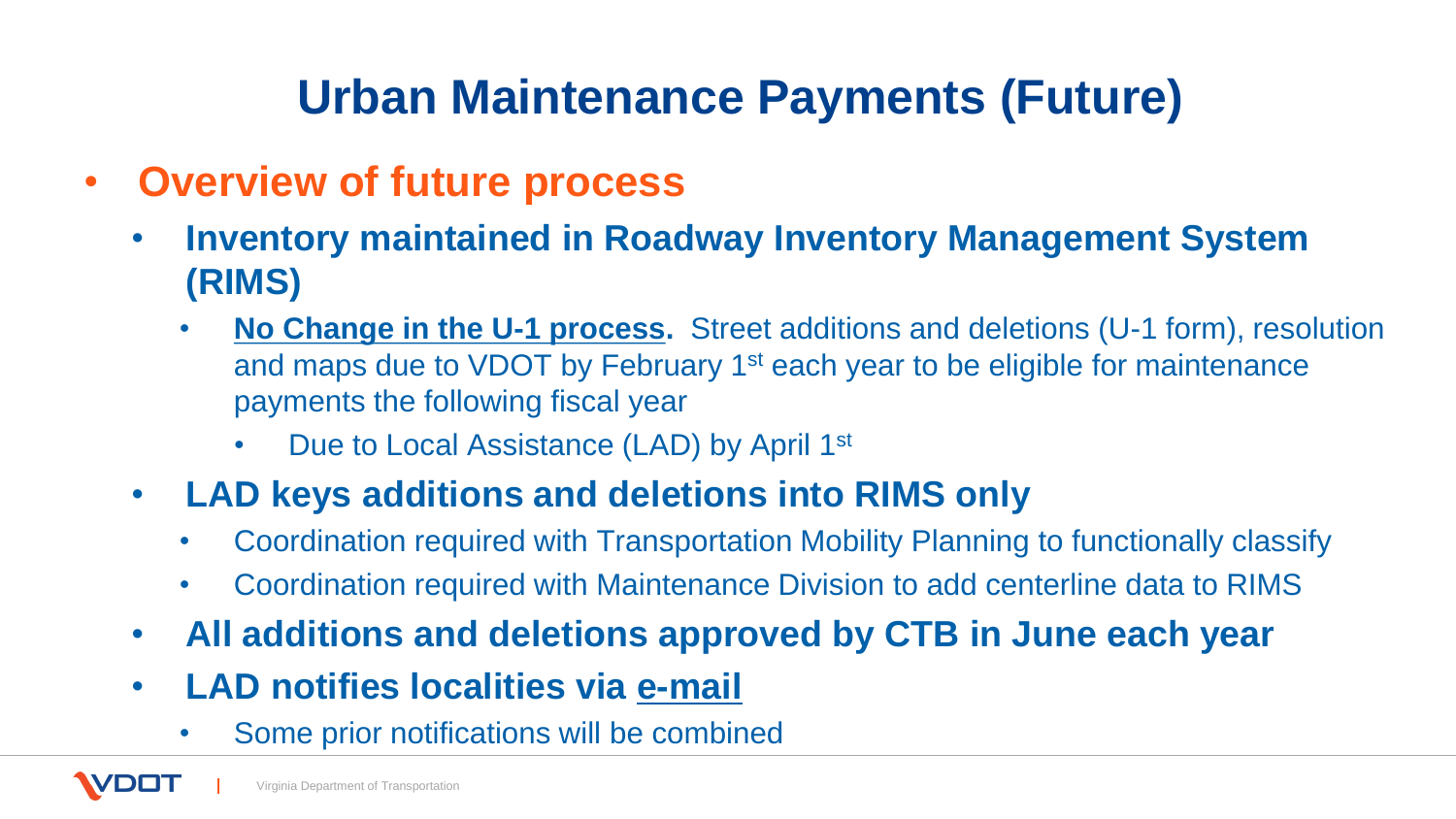# **Urban Maintenance Payments (Future) cont.**

- **Overview of future process**
	- **Localities will be able to view routes they are receiving payments for on a map**
		- Map will be color coded by functional classification
		- NHS data available
		- STRAHNET (still in the works)